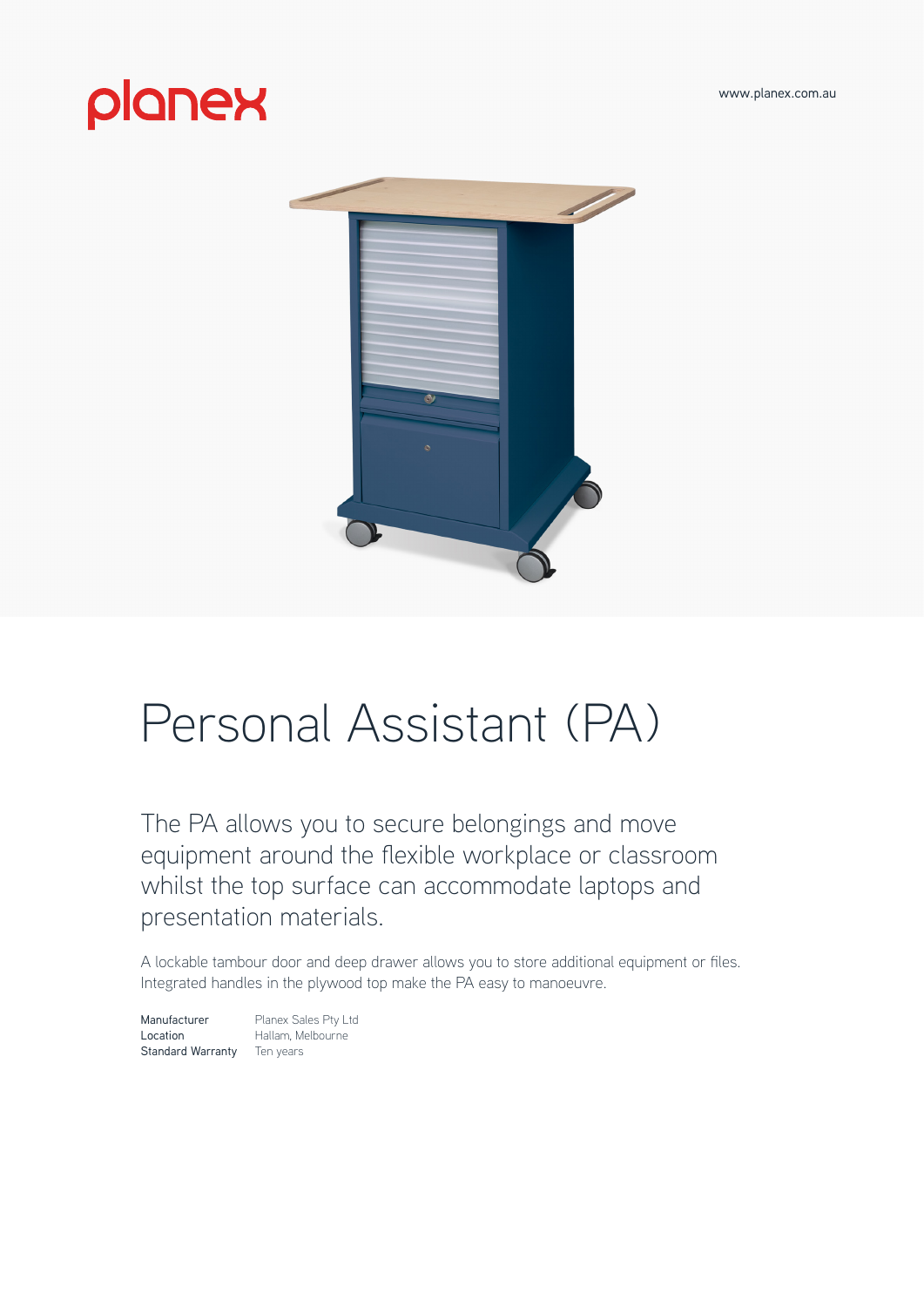# planex

#### Personal Assistant Dimensions

| (including top and castors) | Height | Width      | Depth |
|-----------------------------|--------|------------|-------|
| 28-PA-T-BY900-DR            | 1000   | 570 (base) | 565   |
|                             |        | 860 (top)  |       |

# Materials

• Welded body made of 100% recyclable BlueScope sheet steel (with 24.2% recycled content)

## Colours/Finishes

- Standard powder coats available in 300+ colours/finishes
- Polypropylene (PP) tambour doors available in white and translucent. Bright silver (metallic), post grey, charcoal and black subject to availability

#### Product Features

- 80mm European twin wheel lockable castors
- European locking system with interchange barrel locks (1000 random combinations)
- No assembly required
- Lockable polypropylene tambour door
- Deep drawer for additional storage
- Ergonomic handle optimises movement

## Manufacturing

- Made in Melbourne, Australia using locally sourced materials
- Manufactured for disassembly
- Polymer parts labelled for segregation and sorting
- Iron phosphate pre-treatment AS2331.3.1-2001 Method 3.1
- Planex factory uses a 100Kw roof mounted solar array to provide up to 25% of manufacturing electricity needs

### Environmental Certification

- Production facility certified ISO14001 and ISO9001
- VOC compliant materials

### Designed by Planex







ര

570mm